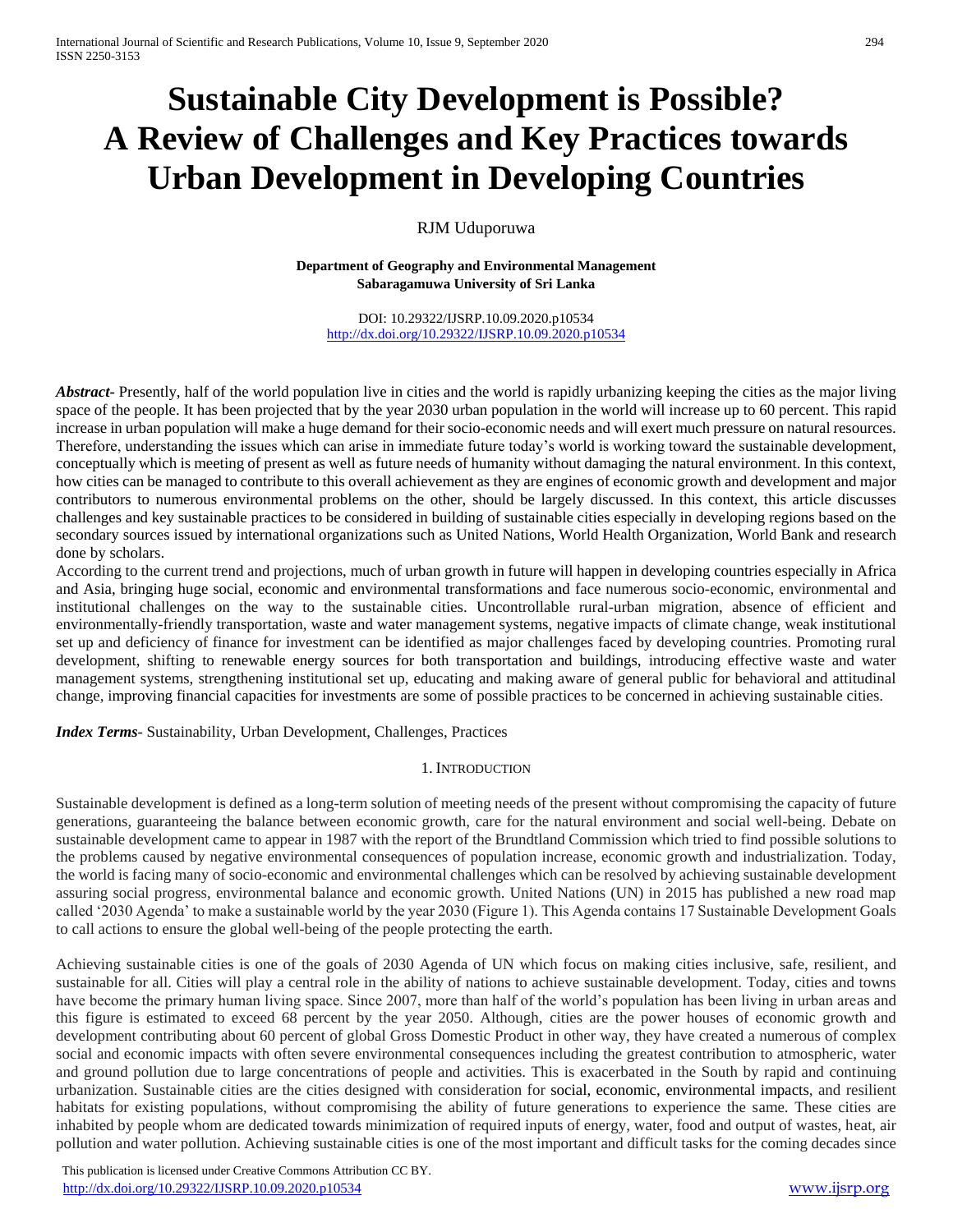present cities are facing numerous challenges associated with rapid increase of population, negative impacts of globalization and economic restructuring. In this respect, this article attempts to discuss the future trends in urban growth, challenges for sustainable city development and applicable strategies in achieving sustainable urban development.



 Figure 1: Millennium Development Goals by United Nations by 2030 Source: [https://unhabitat.lk](https://unhabitat.lk/)

# II. URBANIZING THE DEVELOPING REGIONS

Today, the world is undergoing the largest wave of urban growth in the history. As revealed by United Nations, Department of Economic and Social Affairs (UN DESA, 2019), today half of the people which is 55 percent of the world's population is residing in cities. In 1950, 30 per cent of the world's population was urban, and by the year 2050, 68 percent of the world's population is projected to be urban. The urbanization process is expected to continue for next decades and an-ever-increasing majority of humankind will likely be living in urban areas. Much of this urbanization will take place in developing countries especially in Africa and Asia, bringing huge social, economic and environmental transformations. Urbanization has the potential to create a new era of well-being, resource efficiency and economic growth. But cities are also home to many socio-economic and environmental issues and how the world meets the challenge of sustainable development will be intimately tied to this process. Rapid growth of cities will be a major challenge to archive sustainable development in 2030 if the cities are not properly planned and managed. Attempting to discuss the world urbanization prospects and challenges will be important to identify key urbanization trends and issues and develop and promote approaches that can draw on the potential benefits of urbanization while avoiding its destructive tendencies.

In 1800, only 3 percent of the world's population lived in cities, but this figure rose to 47 percent by the end of the twentieth century (Seto, Solecki and Corrie, 2016). The world's population has gone through a process of rapid urbanization since 1950. According to the data published by (UN DESA, 2014) in 1950, more than two-thirds (70 per cent) of people worldwide lived in rural settlements. In 2007, for the first time in history, the global urban population exceeded the global rural population, and since then the number of the world's city dwellers has continued to grow faster than the rural population (Figure 2). In 2030, the share of the world's population living in urban areas is expected to reach 60 percent (Figure 3) and it has been projected that by the year 2050, the world will be more than twothirds urban (68 percent). Over the coming decades, the level of urbanization is expected to increase in all regions, but with considerable variations (UN DESA, 2019).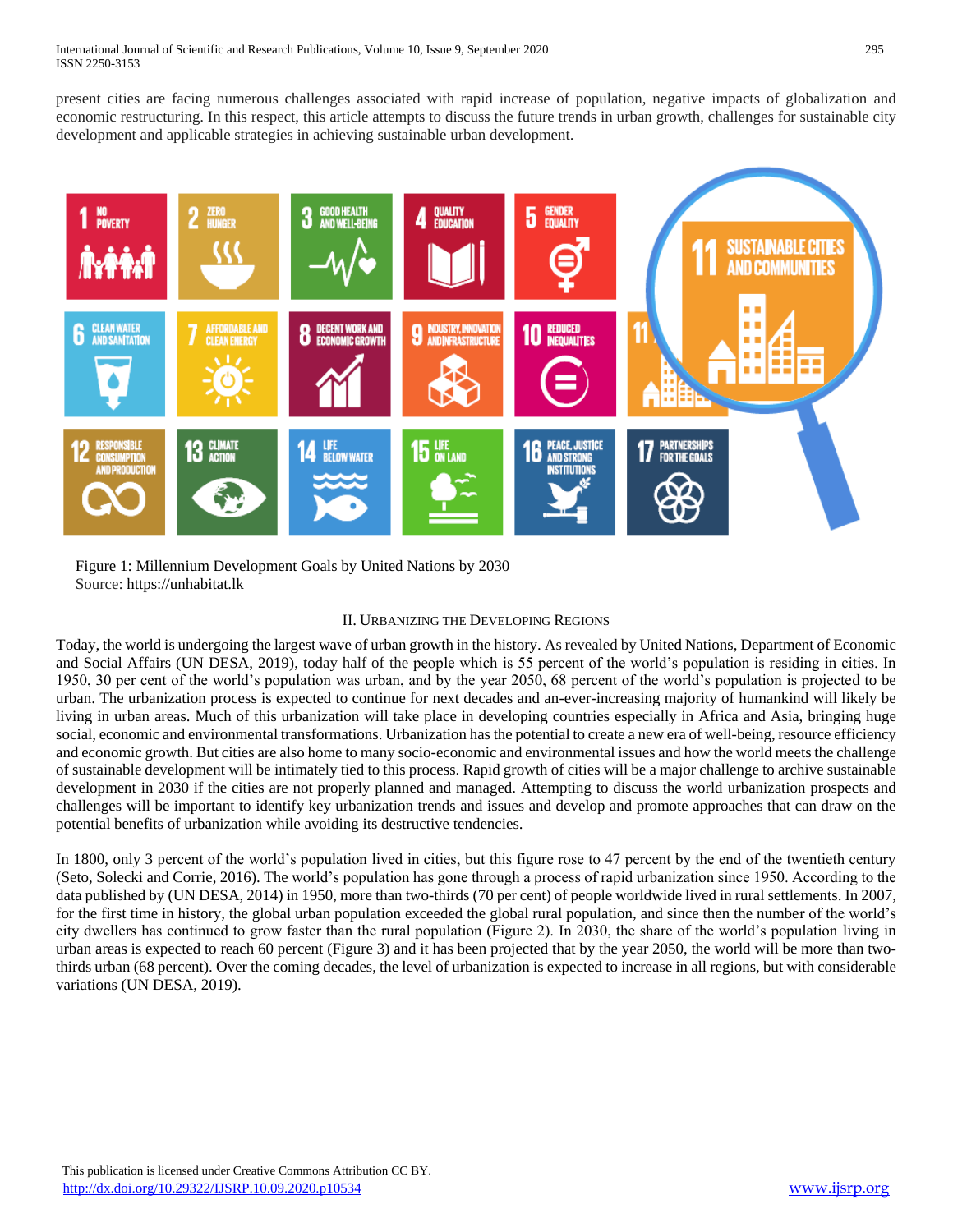

 Figure 2: Rural and Urban Population in the World from 1950 to 2050 Source: UN DESA, 2019



 Figure 3: Urban Population in the World from 1950-2015 Source: UN DESA, 2019

Growth of urban population is driven by an overall population increase and by the upward shift in the percentage of population living in urban areas. Together, these two factors are projected to add 2.5 billion to the world's urban population by the year 2050, with almost 90 percent of this growth happening in Asian and African countries. According to the Figure 4, today the most urbanized regions worldwide are North America (82.6 percent), Latin America and the Caribbean (81.2 percent), Europe (74.9 percent) and Oceania (78.3 percent) (UN DESA, 2014). In contrast, African and Asian regions remain mostly rural, with 43.5 percent and 51.5 percent of their respective population living in urban areas. But over the next few decades, urbanization will continue, particularly in Asia and Africa with population growth rates of 3-5 percent per year. The UN Predicts that, by 2050, 65 percent of population in developing countries and nearly 90 percent of population in developed countries will live in urban areas. It also appears that most of the world population growth will be absorbed by cities of the south over the next fifty years (Khan, 2008). Asian cities will play a major role in this 'urban transition' (Roberts and Kanaley, 2007).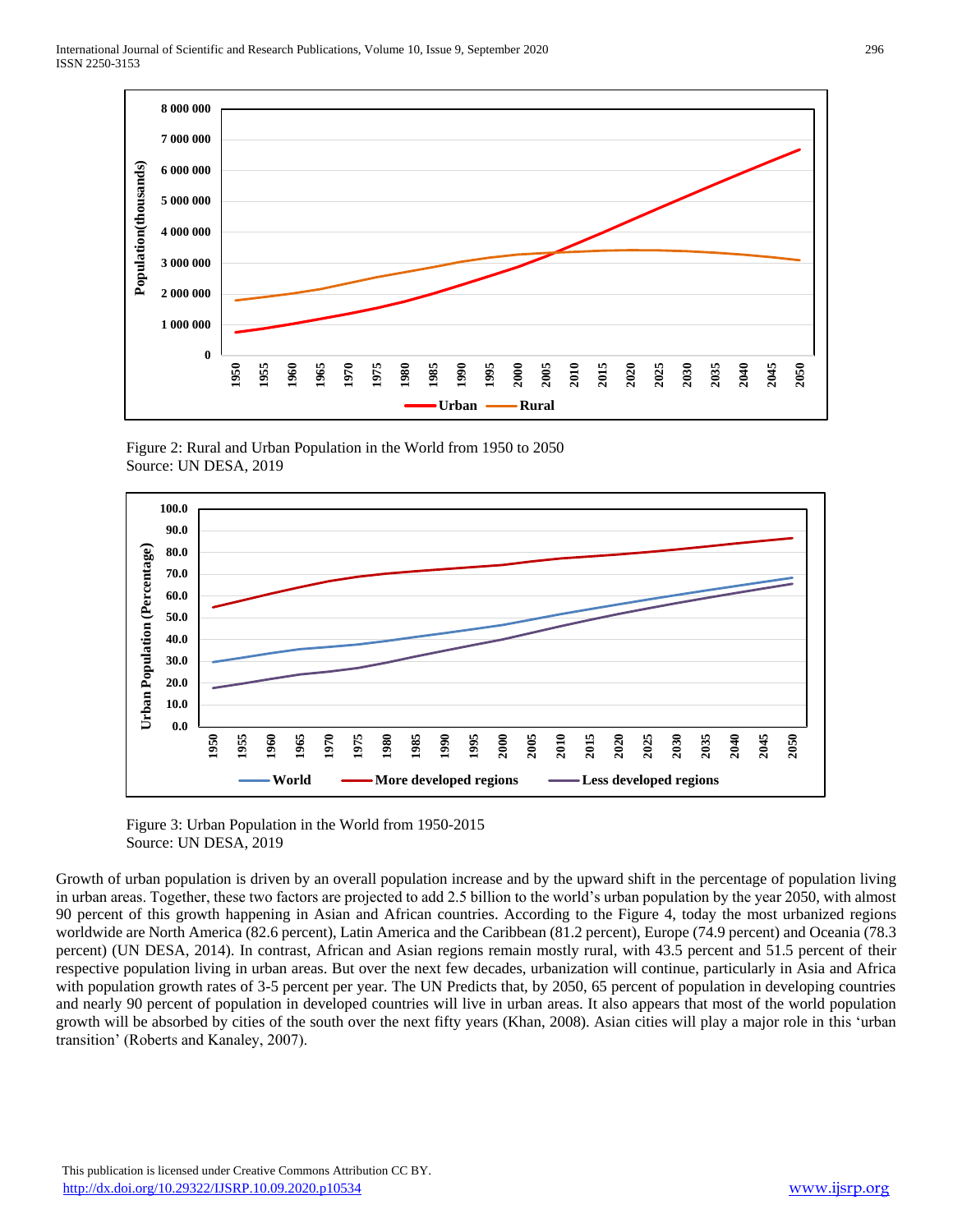

#### Figure 4: Urban Population in Different Regions from 1950-2050 Source: UN DESA, 2018

Just three countries-India, China and Nigeria with their high population growth rates are expected to account for 35 percent of the growth in the world's urban population between 2018 and 2050. India is projected to add 416 million urban dwellers, China 255 million and Nigeria 189 million. Close to half of the world's urban dwellers reside in settlements with fewer than 500,000 inhabitants, while around one in eight live in 33 megacities with more than 10 million inhabitants. Moreover, the rapid rates of urbanization have led to the growth of megacities of over 10 million in developing countries. In 1975, there were three megacities in the world: Tokyo, New York and Mexico City. In 2005, there were 20 such cities, 16 of which were located in the developing world. By the year 2030, the world is projected to have 43 megacities, most of them in developing regions (UN DESA, 2005). Tokyo is the world's largest city with an agglomeration of 37 million inhabitants, followed by Delhi with 29 million, Shanghai with 26 million, and Mexico City and Sao Paulo, each with around 22 million inhabitants. Cairo, Mumbai, Beijing and Dhaka all have close to 20 million inhabitants. All these situations signal the cities their challenges coming in near future in relation to improving of human well-being.

# III. CITIES AS ENGINES OF GROWTH AND DEVELOPMENT

Towns and cities are formed and become larger through time as more people begin living and working in towns and cities. Today, they have become most powerful, irreversible and essential parts of most nations' development because they act as engines of economic growth and modernization of a country. Cities have powered the world economy for centuries. Today cities contribute up to 55 percent of Gross National Product in low-income countries, 73 percent in middle-income countries and 85 percent in high-income countries (Pisano et al, 2014). In some cases, the contribution of a single megacity, for example, Sao Paulo or Bangkok, can be as high as 40 percent of the Gross National Product while comprising only 10 percent of the population of their respective countries (Keivani, 2010). Cities are more productive than rural areas due to the economies of agglomeration effect. They are equipped with infrastructure, services, communications and skilled labor and can achieve economies of scale, agglomeration and urbanization. Agglomeration economies have positive benefits of economic activities when firms are located in close proximity with those engaged in similar businesses. Cities generate positive externalities of agglomeration, scale, diversity and specialization. Cities serve as market centers in providing wide variety of consumer goods, and commercial and personal services through small-scale enterprises and through the informal sector activities. They are the centers of distribution, transfer, storage, brokerage, credit and financial services. They provide convenient locations for decentralizing public services creating greater access for both urban and rural residents to public services and facilities. They act as local or regional centers for the provision of variety of services and facilities such as health, education, welfare, recreation etc. Cities help rural producers in many ways. They act as market centers for rural produce. Many cities act as agro-processing and agricultural supply centres for their regions and their hinterlands. Cities are magnets for non-farm employment and supplementary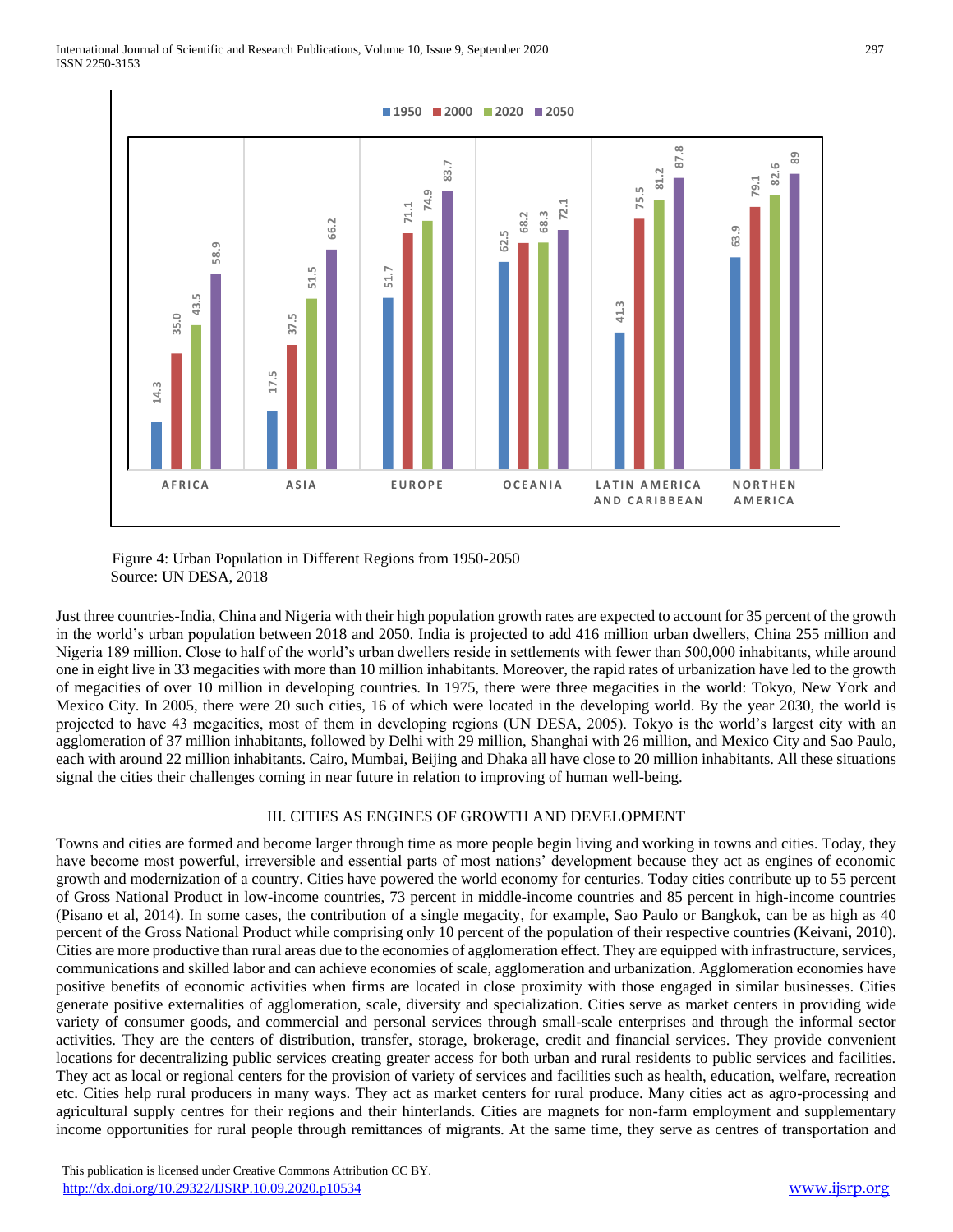commercialization, linking their residents and those of rural villages and towns in their hinterlands to larger cities and other regions in the country. Regional cities can absorb the rural migrants that might otherwise more directly to the largest city or national capital. Cities provide more opportunities for learning and sharing. They are the centers of knowledge, innovation and specialization of production and services. High concentration of people in cities generates more opportunities for interaction and communication, promotes creative thinking, creates knowledge spillovers and develops new ideas and technologies. They accommodate social heterogeneity and encourage the integration of people from diverse social, ethnic, and religious groups, provide organizations that help to socialize and assimilate rural people into city life, and infuse new attitudes, behavior and life-styles that are more conducive to urban living; and give new opportunities for social and economic mobility. The other side of the significance of cities is that cities are better poverty fighters than their rural counterparts. Economic growth is highly correlated with poverty reduction, the high growth of cities bodes well for poverty reduction. All these potentials and opportunities make cities more attractive to the people and to become homes to billions of people.

#### IV. SUSTAINABLE CITIES: CONCEPTUAL MEANING

The concept of sustainable cities and its link with sustainable development have been discussed since the early 1980s. It has been suggested that the building of a "green" city is equivalent to the building of sustainability (Beatley, 2012). Many countries are planning and engaged in building 'green cities' and 'eco-cities' as a starting point for building of sustainable cities. However. It is important to understand cities' sustainability as a broader concept which integrates social development, economic development, environmental management and urban governances which are as municipal authorities responsible for the management and investment decisions in coordination with national authorities and institutions.

Report published by the Brundtland Commission (World Commission on Environment and Development) in 1987 has defined sustainable development as development that meets the needs of the present, without compromising the ability of future generations to meet their own needs [\(https://en.wikipedia.org/wiki/Brundtland Commission\)](https://en.wikipedia.org/wiki/Brundtland%20Commission). In 2000, Sustainable Cities Programme of the United Nations Centre for Human Settlements (UNCHS) and United Nations Environment Programme (UNEP) has attempted to define a sustainable city as one "where achievements in social, economic and physical development are made to last" (UNCHS and UNEP, 2000). According to Rees (1992) sustainable city must have a low ecological footprint and reduce risk transfer (economic, social and environmental) to other locations and into the future. As Satterthwaite in 1992 pointed out sustainable cities should meet their inhabitants' development needs without imposing unsustainable demands on local or global natural resources and systems. Presently, consumption patterns of urban middle-and high-income groups are responsible for the use of a significant portion of the world's finite resources and contribute significantly to the production of polluting wastes. Sustainable development should focus on better living and working conditions for the poor, including affordable access to, and improvement of, housing, health care, water and sanitation, and electricity. In 1992 Rio de Janiero Conference on Environment and Development (Earth Summit) integrated the economic, social, environmental and governability dimensions of sustainability and argued for the eradication of unsustainable patterns of production and consumption, the eradication of poverty, and the role of the State, civil society and international community in protecting the environment (UN, 1993). The Habitat Agenda of the United Nations Conference on Human Settlements (Habitat II), held in Istanbul 1996, has discussed urban sustainability as requiring a harmonious integration of economic, social and environmental issues (UN, 1997). At this summit climate change as one of the main threats to building sustainable cities and to development has been included. At the first session of the World Urban Forum convened at the headquarters of the United Nations Human Settlements Programme (UN-HABITAT) in Nairobi 2002, an in-depth discussion has been held on urbanization in the context of sustainable development and affirmed that addressing economic, social, environmental and governance issues was integral to the creation of sustainable cities, and that the inability to address those issues would prevent the achievement of sustainable development (UN DESA, 2013).

As discussed above, according to the present trends of urbanization all most all the counties are becoming increasingly urbanized demanding more sustainable ways of living and urban governances should involve the fostering of urban planning and environmental management which includes the reduction of ecological footprints, and the decentralization of decision-making, and resource allocation, as well as enhanced policy coordination between local and national authorities. In this context, achieving the sustainability of cities can be conceived as entailing the integration of four pillars: social development, economic development, environmental management, and urban governance. Figure 4 presents the four pillars for achieving urban sustainability encompassing the balanced accomplishment of social and economic development, environmental management and effective governances. For achieving the sustainable cities these four pillars should be integrated by solving problems related to each pillar and needed to be maintained.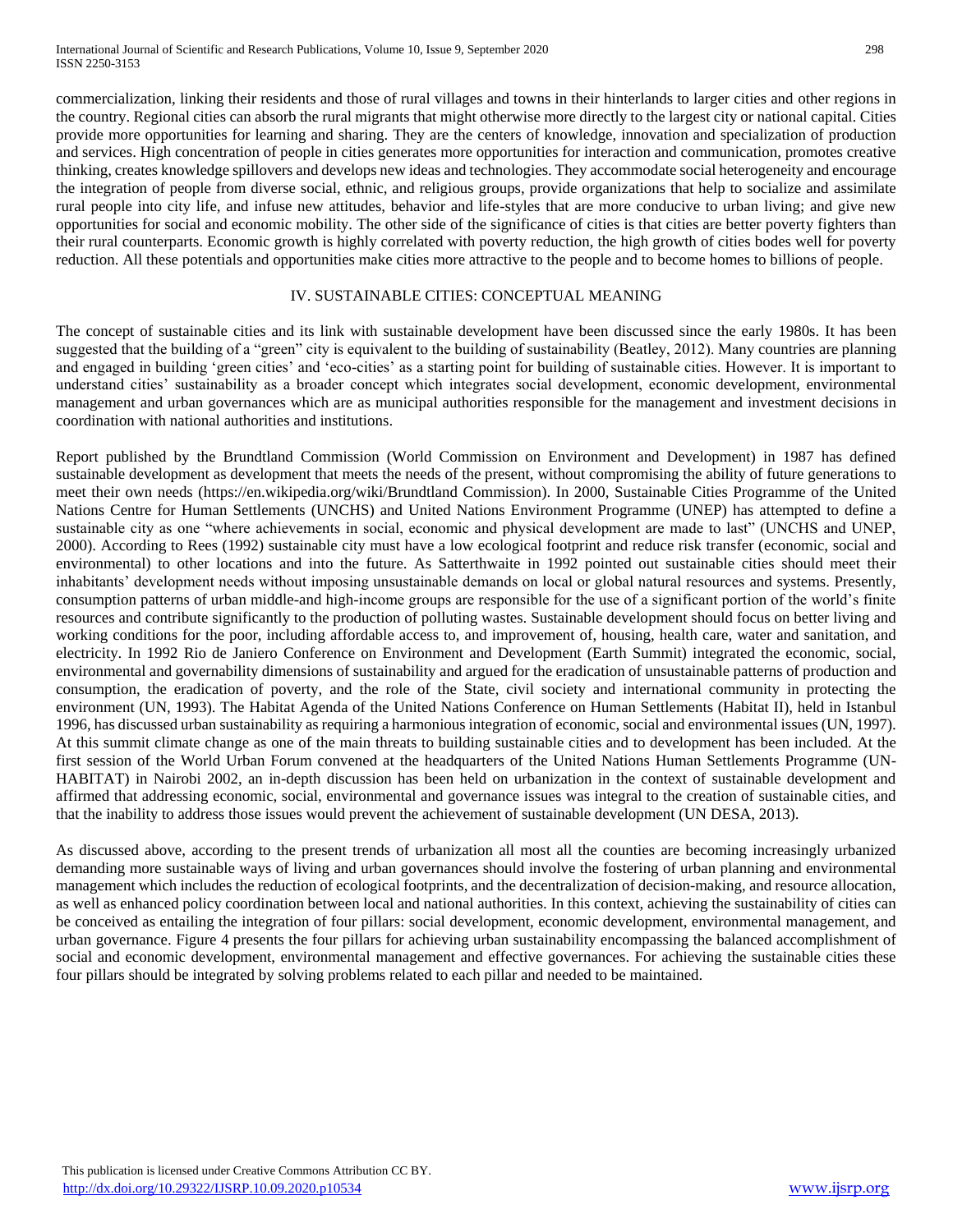

 Figure 4: Pillars of Achieving Sustainability of Cities Source: UN/DESA, 2013

#### V. KEY CHALLENGES ON THE PATH

It is witnessed that today, rapid as well as haphazard growth of cities has become a threatening factor to the world' sustainable prosperous future. There is no doubt that cities have become the world's major growth engines with their numerous potentials for socio-economic development but uncontrolled increase in urban population undeniably brings tremendous challenges in achieving sustainable development.

With the concern of magnitude of present and future growth of city population, one of the major challenges faced by most of the cities today as well as in future is uncontrollable rural-urban migration. This is a prominent problem in developing countries where higher percentage of population live in rural areas. In these countries rapidly increasing share of the population migrates to cities in searching for employment opportunities in industrial enterprises and the service sector. Although, these countries in the past, have implemented some national rural development schemes such as providing urban amenities to rural areas and improvements in infrastructure and development in villages, researches shows that rural-urban migration is unlikely to reduce through such activities and ironically may even increase because of recent trend in enabling higher mobility of rural households. In most of developing countries rural people are suffering from various problems especially insufficient income due to low productivity of crops, land fragmentation, unemployment and under employment and ultimately social and economic deprivation and these factors lastly become push factors to them to migrate to cities. In this connection, the unavoidable result is the rapid growth of low-income housing termed as urban 'slums' and 'squatter settlements. Close to 1 billion people, or 32 percent of the world's current urban population, live in slums in inequitable and lifethreatening conditions, and are directly affected by both environmental disasters and social crises (UN Habitat, 2003). A slum household is defined as a group of individuals living under the same roof lacking access to improved water, access to improved sanitation, sufficient living area, and durability of housing. Many people move to cities primarily because cities promise more jobs, better schools for poor's children, and diverse income opportunities than subsistence farming in rural areas (Baker, 2008). For example, in 1995, 95.8 percent of migrants to [Surabaya,](https://en.wikipedia.org/wiki/Surabaya) Indonesia reported that jobs were their primary motivation for moving to the city (Prinjono, and Hasmi, 2005). However, some rural migrants may not find jobs immediately because of their lack of skills and the increasingly competitive job markets, which leads to their financial shortage. Heavy migration from rural areas definitely contribute to the problem of overcrowding of cities which is too many people occupying little space in many cities in developing countries. Today, most of the cities in all over the world are suffering from the problem of overcrowding and create huge problems such as congestion, unemployment, land, air and water pollution with rubbish, sewage and carbon and social crimes.

The main problem faced by governments of these countries due to this intense rural-urban migration is provision of adequate, affordable and quality basic services such as education, health, sanitation, and affordable housing for the continuously increasing population. The decent affordable housing is fundamental to the health and well-being of the people and the poorest city dwellers all over the world are struggling to meet affordable housing. Currently some 330 million urban households cannot access affordable and secure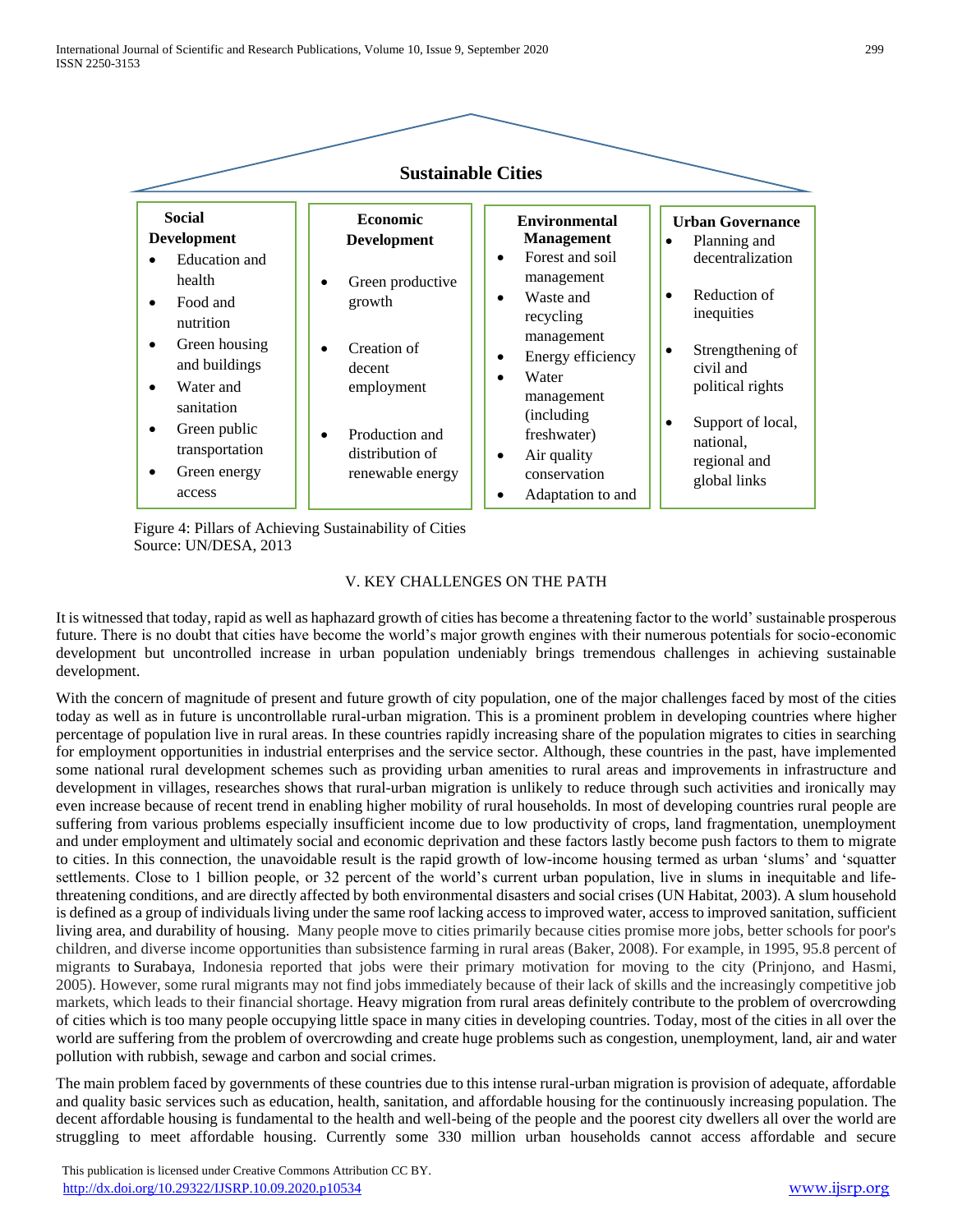accommodation. This has been forecasted to grow by more than 1.6 billion people by 2025 (Mckinsey Global Institute, 2014). Urban poor are extremely exposed to may disasters and health risk residing in environmentally sensitive areas where flooding and sometimes landslides are prominent are highly affected by natural disasters. They are under the significant health risk such as spread of diseases. With all these vulnerabilities in life their standard of living is very low and improving their living status is really a big challenge for developing nations.

Although, high performing, cost-effective, resource-efferent and environmentally-friendly urban infrastructure is central to sustainable cities providing such a quality infrastructure also a challenging task today for many countries in the light of stress caused by massive expansion of population in cities. Urban infrastructure refers to the engineered system of water, energy, transport, sanitation and communication that make up a city. Cities must build, maintain and upgrade extensive transport, power, water and telecommunication networks, in order to continue with the demands of economic development and population growth without damaging the natural environment. Infrastructure is essential to continue to progress of societies and improve living standards. Transport networks remain as the heart of cites and if they are insufficient, inefficient and not environmentally friendly to meet demand, urban economies, societies as well as environment can be severely impacted. The current transport systems in developing countries are contributors of major-energy consumption and burn fossil fuels, high noisy and high emission of greenhouse gasses which invite a wide range of problems including global warming, environmental degradation, and physical and mental health implications. The growth of greenhouse gas emissions from transport is expected to continue throughout the world. In 2050, as much as 30-50 percent of total CO<sub>2</sub> emissions are projected to come from the transport sector compared with today's 20-25 percent (Alcamo at el, 2000). Within the transport sector, road transport is the largest contributors to global warming.

Heavy traffic congestion in public roads is a main problem created by insufficient transport networks in many developing countries resulting in massive delays, increased fuel wastage and monetary losses. Commuters stuck in traffic can be loss of a number of working hours, reduce output and negative health outputs. For examples, presently cost of traffic jams in Manilla per year in terms of lost potential income has been estimated at \$2.4 billion and this could be rise up to \$142 a day by the year 2030. Cost of traffic jams in Sao Paulo has been estimated as \$17.8 billion a year in lost productivity, wasted fuel and adverse earth from vehicle emissions. To overcome all these negative impacts long-term planning and investment is essential for avoiding the negative economic and environmental consequences of insufficient and inefficient infrastructure.

Creating a sustainable waste management system also has become one of the challenges for the cities especially in developing countries. Waste management is the practice of collecting, transporting, processing or disposing of managing and monitoring various waste materials. In developing countries with the rapid increase of population waste generation is increasing day by day, but appropriate treatment and disposal techniques are rare. With rapid population growth and urbanization, annual waste generation is expected to increase by 70 percent which is 3.40 billion tons from 2016 to 2050 (The World Bank, 2019). Compared to those in developed nations, residents in developing countries, especially the urban poor are more severely impacted by unsustainably managed waste. In low-income countries, over 90 percent of waste is often disposed in unregulated dumps or openly burned. Absence of proper practices in waste sector create problems related to cleanliness and environmental sustainability including rising greenhouse gas emissions, insanitary public spaces, smelly garbage, growing energy demand and low recycling rates. Poorly managed waste serves as breeding ground for disease vectors, contributes to global climate change through methane generation. Managing waste proper is essential for building sustainable and livable cities, but it remains as a big challenge for many developing countries and cities.

One of the other most significant environmental challenge at present cities are facing is the negative impacts of climate change. Today, climate change poses serious threats to urban infrastructure, quality of life, and entire urban systems. Not only poor countries, but also rich ones will increasingly be affected by anomalous climate events and trends (World Bank, 2010). Rising global temperatures causes sea level to rise, increase the number of extreme weather events such as floods, drought and storms and increases the spread of tropical diseases. Vehicle emissions in cities contribute significantly to greenhouse gas emissions and hence global warming. All these events have costly impacts on cities, basic services, infrastructure, housing human livelihoods and health. According to the UN Environment's 2019 Global Environment Outlook report, the cities in USA which will be mostly impacted by climate change in coming decades tend to be coastal-and heavily populated.

Traditionally, most of the cities were located near rivers and oceans for transportation and connectivity purposes. This natural geographic advantage is now increasing vulnerability of cities as sea levels rise and wind storms increase in severity and frequency. In Europe, 70 percent of the largest cities have areas that are particularly vulnerable to rising sea levels, and most of these cities less than 10 meters above sea level. Port cities in developing countries such as Kolkata, Shanghai are as vulnerable as such cities in developed countries such as Rotterdam, Tokyo, or New York City. China alone has more than 78 million people living in vulnerable low elevation cities and this number is increasing annually at 3 percent (McGranahan and Anderson, 2007). In 2003, more than 70,000 people died in Europe from a severe heat wave (World Bank 2009, Dhainut et al. 2004). Especially, the poor city dwellers are vulnerable to climate change. Poor city residents tend to locate in the most vulnerable locations and housing construction materials are not robust. The consequences of surging seas, wind storms, and flooding are much more dramatic in these areas. In other way, cites are a key contributor to climate change as urban activities are major sources of greenhouse emissions. Estimates suggest that cities are responsible for 75 percent of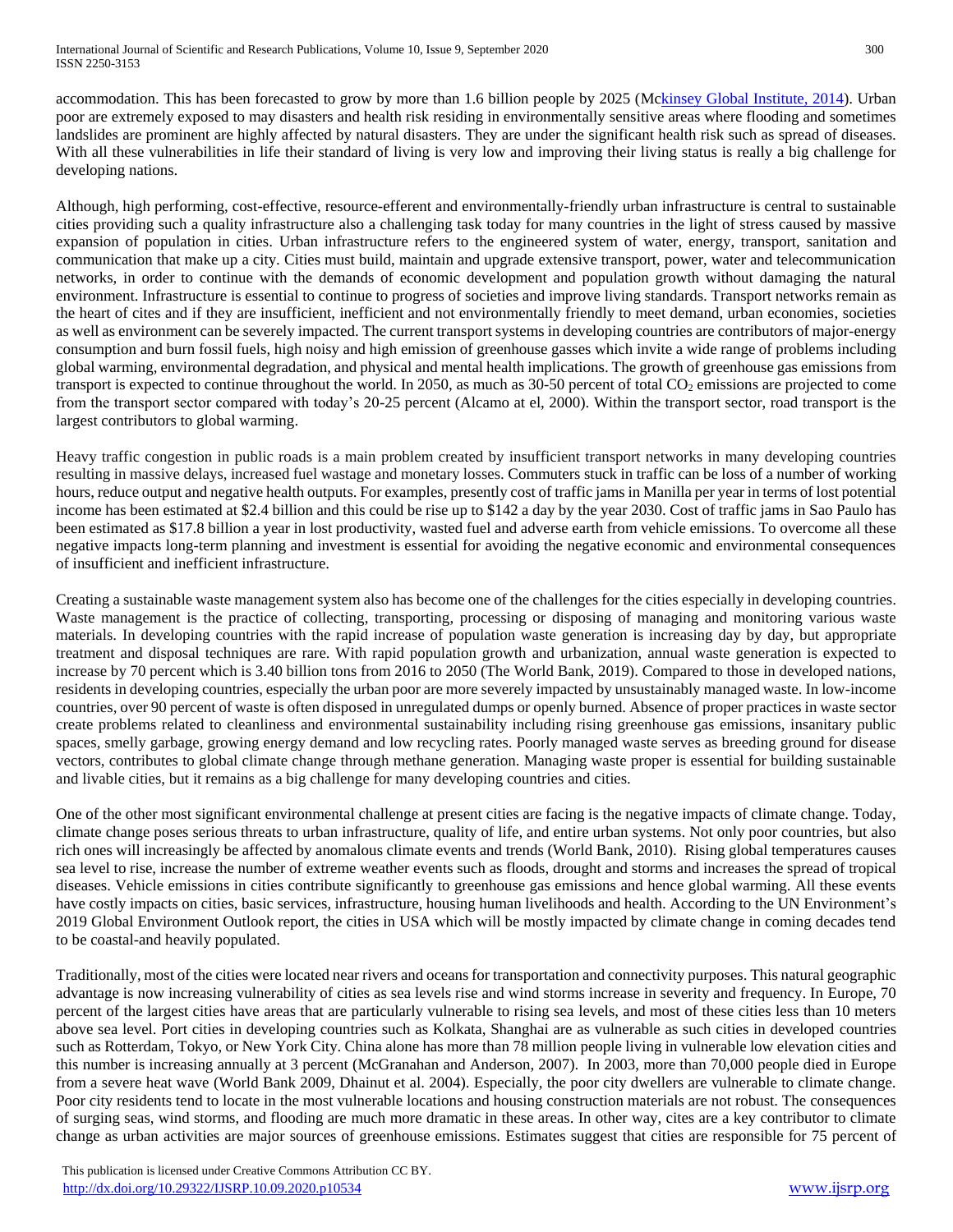global  $CO<sub>2</sub>$  emission with transport and building being among the largest contributor. In addition to the transport, the energy usage for the purpose of public lighting and industrial, commercial and building consumption is another main source of emissions. Industrial sector is responsible for 43 per cent of the global carbon.

Maintaining air quality also is a challenging task for cities today. Air pollution is one of the biggest threats in cities today which adversely affect the health of the city residents and city environment. According to World Health Organization (WHO) most recent survey of more than 4300 cities in the world says that only 20 percent of the urban population comply with WHO air quality guideline level for MP2.5. Average air quality level in many developing cities is PM4 to PM 15 which is greater than WHO guideline putting many at risk of longterms health problems (WHO, 2019). Air pollution is a silent killer which causes asthma and chronic respiratory illness and other kind of breathing problems and reduce lung function. Air pollution in cities in low and middle income countries has become worsen over the last several years. Many factors contribute to this trend including mainly industrial emissions, increased urban power demand which drives up power emissions and increasing use of private motor vehicle transport. In these countries burning of solid waste and agricultural waste in peri-urban areas and use of solid fuels such as coal biomass for cooking and heating also are serious air pollution issues. 25 percent of households in less-developed cities are dependent on solid fuels for cooking. These households suffer from a double air pollution burden - polluted air outsides as well as polluted air inside the homes (WHO, 2019).

The role played by the national and municipalities is crucial in making cities sustainable. All transformations toward sustainability is linked with a strong and efficient institutional arrangement and investments. A strong and efficient institutional set up and investments are essential for a country to work toward sustainability. Policy formulations, effective decision-making and project implementations as well as socially, economically and environmentally viable urban planning toward sustainable cities should be done through a strong link between public and private sector institutions. Compared to developed nations, severe institutional weaknesses and lack of materials and financial resources have become greatest challenges in working toward the sustainable cities in many developing countries. Absence of strategic economic vision, the lack of coordination among various levels of government compartmentalized sector and impacts of political instability in developing countries lead to both ineffective and inefficient policy interventions and wastage of resources.

The other related concern is the lack of national and Municipal finance. This is highly important not only to the municipal investments for capital projects to support economic activities but also the provision of essential city services such as green space, garbage collection, recycling, street lighting, and offering social support activities such as community development activities and raising municipal revenues. Financial support from national Governments and donor agencies is often minimal, and provided, typically, only for the initial construction of infrastructure and not for ongoing operations. In general, cities rely mainly on fees, tariffs and property taxes. However, property valuations can be out of date or incomplete, while capacities to collect taxes remain weak. Many national governments and municipalities in developing countries are suffering from this issue and if this is not addressed through creation of a sustainable policy framework for enhancing financial capacity, sustainable cities may be a dream for developing counties.

# VI. THE WAY FORWARD FOR SUSTAINABLE CITIES: SOME PRACTICES NEEDED

With all above challenges building of sustainable cities is a daunting task, but not an impossible one. For this purpose, a holistic urban development approach which is able to address all the areas of social, economic, environmental and institutional is needed. It requires a comprehensive and coordinated change in behavior, and government at all levels to cooperate, invest, share ideas, replicate best practices, and plan for the long term. Therefore, looking at what kind of sustainable practices needed to make cites inclusive, safe, resilient, and sustainable is uttermost important. By getting right urban development with sustainable practices cities can create jobs and offer better livelihoods, increase economic growth, improve social inclusion, promote the living standard, protect local and regional environment and reduce both urban and rural poverty.

## (a) Promoting rural development

Rural development of a country is an essential part of building of sustainable cities. Even though rural and urban areas are considered as detached entities, they are mutually dependent in their development. These two areas are absolutely connected each other in terms of complex linkages such as physical, social, economic, infrastructural, demographical technical, attitudinal and environmental and the intensity of these linkages vary region to region depending on different factors or situations in each region. As studies from the different part of the world have shown rural-urban linkages have been strongly established in developed countries with high rate of urbanization than developing countries where rural-urban linkages are mostly weak with slow and low rate of urbanization. These links between rural areas and cities should be properly understood and should be strengthened because they can facilitate sustainable development in both urban and rural areas by delivering services and infrastructure improvements and expanding opportunities for off-farm employment to rural dwellers. Investments to develop physical, economic and social infrastructure in rural areas will strengthen all kind of linkages between these two areas and can be a catalyst for reducing the problem of intense rural-urban migration.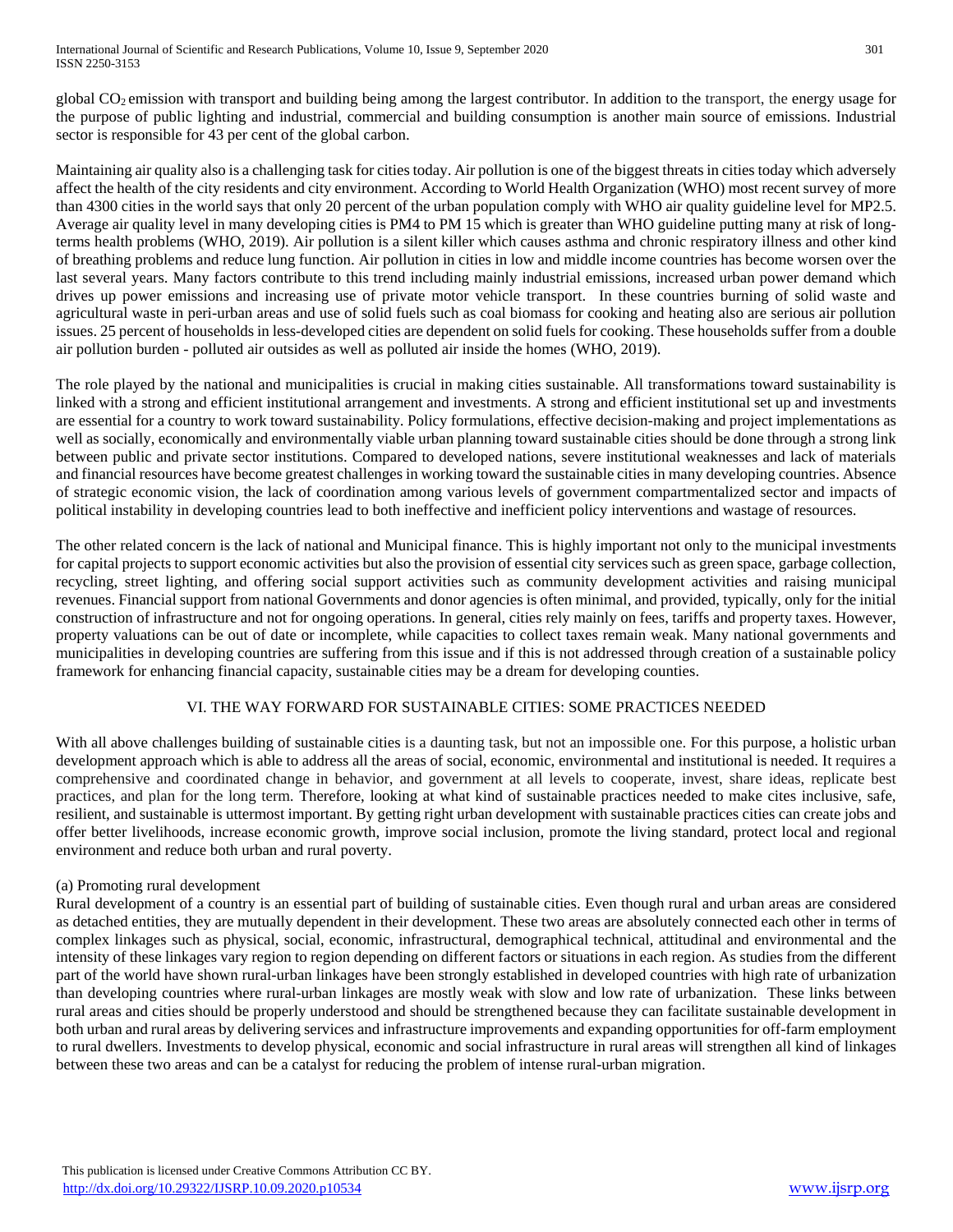#### (b) Shifting to environmentally-friendly and affordable public transport

Shifting from traditional, expensive and inefficient transport system to rapid, reliable, accessible, affordable and eco-friendly public transportation is an essential requirement for sustainable cities. Promoting efficient-less energy consuming public transport networks that prioritize rapid bus transit or light rails over private vehicles can reduce the long-term impacts of both air pollution and climate emissions which are generated by private transport and improve health equity by providing better mobility. Today the concept of ['car](https://en.wikipedia.org/wiki/Carfree_city)  [free cities'](https://en.wikipedia.org/wiki/Carfree_city) or a 'city with large [pedestrian areas'](https://en.wikipedia.org/wiki/Pedestrian_area) is often part of the design of sustainable city development in most of European countries. A large part of the [carbon footprint](https://en.wikipedia.org/wiki/Carbon_footprint) of a city is generated by cars so the car free concept is often considered an integral part of the design of a sustainable city. Simultaneously, use of diverse [fuel-efficient](https://en.wikipedia.org/wiki/Fuel-efficient) transportation vehicles in order to reduce greenhouse emissions and diversity fuel demand is also important. Due to the increasingly expensive and unstable cost of energy, this strategy has become very important because it allows a way for city residents to be less susceptible to varying highs and lows in various energy prices.

Walking paths and cycling infrastructure which are already used by most of European countries also are very important for internal circulation in cities because they are comparatively easy and inexpensive. This non-motorized travel systems can support healthy physical activities and further reduce air pollution and climate emissions with zero-emissions transport modes, as urban population become more mobile. Compact cities served by transit and dedicated walking and cycling networks are more energy-efficient and safer for pedestrians and cyclists.

## (c) Shifting to renewable energy sources for transportation and buildings

Buildings and transport sector are major high energy consumers in cities and fossil fuels are the main energy sources of most of the cities in developing countries which bring many environmental issues, climate change and global warming. Therefore, replacing of fossil fuels with alternative energy sources especially renewable energy which do not produce harmful impacts is essential cities to be sustainable. Renewable energy is the energy produced by natural resources such as sun light, wind, rain, waves, tides, geothermal and bio mass heat that are naturally replenished within a time span of a few years. The most important feature of renewable energy is that it can be harnessed without the release of harmful pollutants. They are environmentally friendly sources of energy that do not pollute environment and do not contribute to climate change and global warming like traditional energy sources do.

Buildings should be designed and operate so as to use less energy and generate less energy. Buildings are responsible for substantial CO<sub>2</sub> emissions, owing to the materials used in their constructions, their cooling and heating requirements, and auxiliary functions such as water supply, wastewater, and solid-waste disposal. Building codes should be changed to promote energy-efficient engineering and construction technologies, which can be supported by tax incentives and stricter regulations.

## (d) Introducing effective waste management systems

Waste management is one of the key service city government must provide. Waste generation is putting numerous pressures on local government especially in the rapid growing cities in Asia, Africa, and Latin America. Poorly managed waste and lack of sanitation have impact on climate, health, environment and economy. Waste sector of these countries needs greater attention in establishing sustainable waste management systems to improve waste collection, transport and safe disposal of Municipal waste. Municipalities should enhance waste infrastructure development to deploy cost-effective and efficient waste collection and transport services. All at once, policies should be designed to manage disposal and recovery facilities such as landfill, composting, landfill gas utilization, material recovery facilities eliminating open dumping and open burning, waste recovery infrastructure and improving recycling and segregation.

#### (e) Reformation of managing water resources

Water sustainability begins with protecting water resources. A wide range of measurement can be implemented for the protection of water resource especially in terms of reduction of water wastage both in infrastructure sector and among users. New rules and regulations should be implemented toward protecting and storing water. In this connection, technical practices to secure and protect the existing natural water resource and use of local knowledge as part of sustainable water resource development are important.

Peoples' education and awareness about the water resources is much important in protecting and using water. Peoples' awareness regarding water scarcity and limited nature of the water and its significance to sustain ecosystems will contribute to preserve water and to minimize the pollution releasing to the water bodies such as lakes, rivers and reservoirs. Effective practices for using water resources will greatly benefit the human livelihood and the environment. This requires integration of various aspects of water management, such as household supply, re-use of water several times in urban areas, rain water harvesting, waste water treatment and recycling, and floodcontrol measures.

To enhance sustainability of water resource management, conducting relevant research on challenges and barriers associated with practices of water-quality management is also very much required. A number of related methodologies, applications and policy implementation should be examined.

## (f) Capacity building of institutions and general public

Sustainable city development is a collective effect of various institutions, organizations and inhabitants of the city. Consequently, building of capacities needed to be done at the institutional level as well as at the societal level especially in developing countries. At the institutional level appropriate changes should be done to change the work culture to improve the integration, coordination, efficacy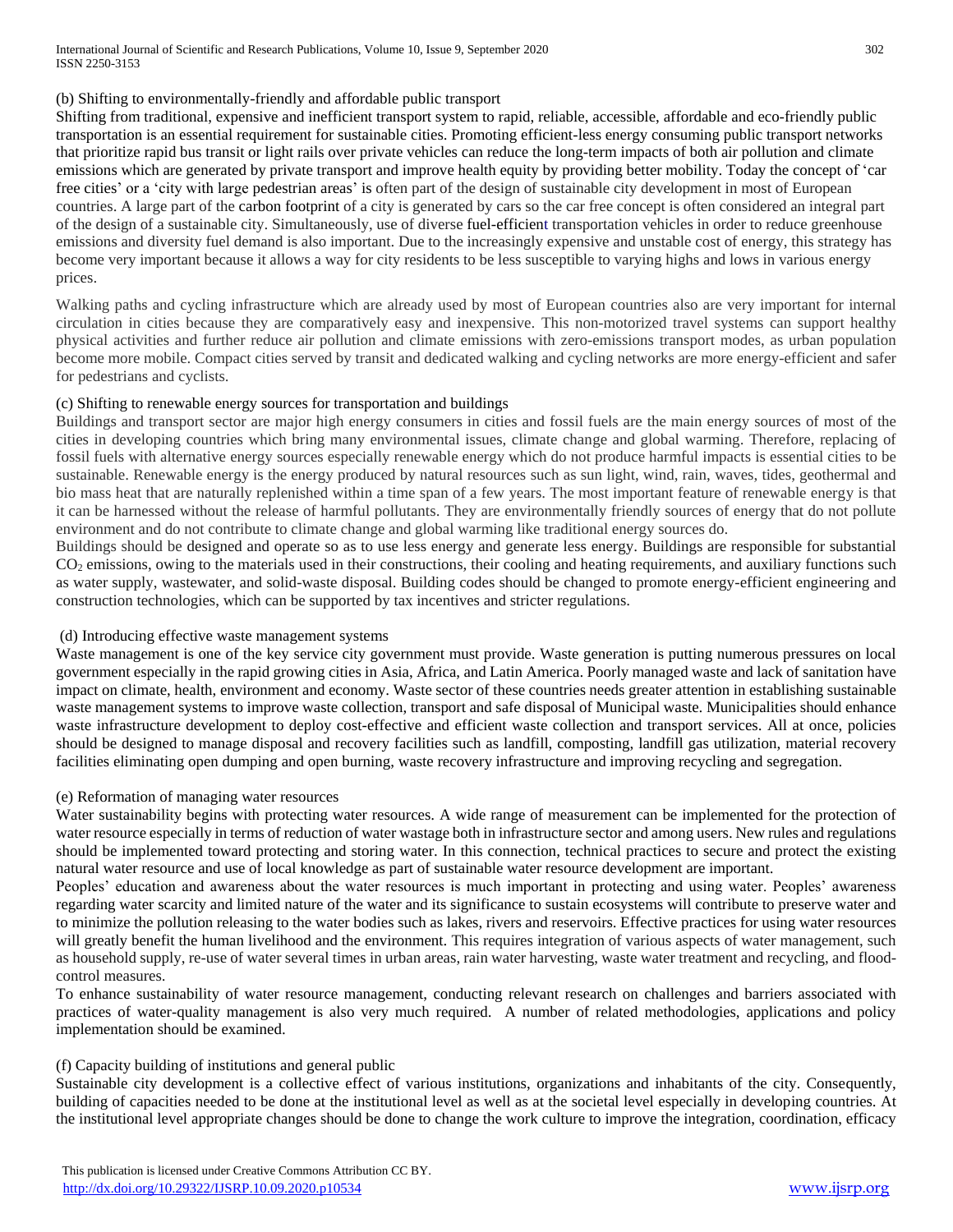of working, skills and knowledge and dedication for work. At the societal level a change in values and norms, life goals and expectations and consumption patterns should be done through public awareness programs and educating the people.

#### (g) Improving financial capacities for investments

Since working toward sustainability is costly both central government and city governances should improve their financial capacity for more investments. In this connection, promoting public-private partnerships is a viable instrument for raising funds for financing infrastructure projects particularly in developing countries. Introducing efficient tax system, formulation and implementation of revenue enhancement strategy for municipalities, granting more autonomy to municipalities in generating financial resources for their development activities are some of such possible strategies for improving financial capacities. Access to international funding agencies, national and private banks and making a better platform to attract private investors also are important for increasing finance for investments**.**

#### I. REFERENCES

Alcamo,J., Henrichs, T. & Rosch, T. (2000) *World Water in 2025-Globle Modelling Scenarios for the World Commission on Water for the 21 st Century*, Kassel World Water Series, Report No. 2. Kassel, Germany: Center for Environmental Systems Research, University of Kassel

Baker, Judy. (2008) *Urban Poverty: An Overview*. The World Bank

Beatley, Timothy. (eds). (2012) *Green Cities of Europe: Global Lessons on Green Urbanism*. Washington, D.C.: Island Press

Dhainut, J-F., Y-E. Claessens, C. Ginsburg, and B. Riou. (2004) *Unprecedented Heat-related Deaths during the 2003 Heat Wave in Paris: Consequences on Emergency Departments.* Critical Care 8(1):1-2

*Brundtland Commission* available a[t https://en.wikipedia.org/wiki/Brundtland Commission,](https://en.wikipedia.org/wiki/Brundtland%20Commission) Retrieved on 01, 09. 2019

Khan, Haider A. (2008) *Challenges for Sustainable Development: Rapid Urbanization, Poverty and Capabilities*, International and Development Economics in Josef Korbel School of International Studies, University of Denver, USA

Keivani, R. (2010) *A Review of the Main Challenges to Urban Sustainability*. International Journal of Urban Sustainable Development, Volume 1, 2010, Issue 1-2, Available at [https://doi.org/10.1080/19463131003704213,](https://doi.org/10.1080/19463131003704213) Retrieved on 29.08.2019

McGranahan, G., D. Balk and B. Anderson. (2007) *The Rising Tide: Assessing the Risks of Climate Change and Human Settlements in Low Elevation Coastal Zones*. Environment and Urbanization. 19 (1)

McKinsey Global Institute (2014) *A Blueprint for Addressing the Global Affordable Housing Challenge*: Executive Summary, McKinsey & Company

Pisano, Umberto, Lepuschitz, Katrin and Berger, Gerald. (2014) *Urban Sustainable Development Approaches of Three Different Cities: Copenhagen, Newcastle, Vienna*, European Sustainable Development Network

Prinjono, Tjiptoherijanto, and Hasmi, Eddy. (2005) *Urbanization and Urban Growth in Indonesia, Asian Urbanization in the New Millennium*, (eds). Gayl D. Ness and Prem P. Talwar, Singapore: Marshall Cavendish Academy

Rees, William E. (1992) *Ecological Footprints and Appropriated Carrying Capacity: What Urban Economics Leaves out? Environment and Urbanization, vol. 4, No. 2.* 

Roberts, Brian, Kanaley, Thevor. (2007) Sustainable Urban Development in Asia, Vol 44, Australian Planner

Satterthwaite, David. (1992) *Sustainable Cities: Introduction. Environment and Urbanization*, Vol. 4, No. 2.

Seto, Karen, C., Solecki, William D and Griffith, Corrie, A. (eds) (2016) *The Routledge Handbook of Urbanization and Global Environmental Change*, Routledge

United Nations (1993) *Report of the United Nations Conference on Environment and Development, Rio de Janeiro*, 3-14 June 1992, vol. I, Resolutions Adopted by the Conference, Sales No. E.93.I.8 and corrigendum. Resolution I, annex I (Rio Declaration on Environment and Development). Resolution I, annex II (Agenda 21)

United Nations (1997) Report of the United Nations Conference on Human Settlements (Habitat II), Istanbul, 3-14 June 1996. Sales No. E.97.IV.6. Chap. I resolution 1, annex II (Habitat Agenda)

United Nations Centre for Human Settlements (UNCHS) and United Nations Environment Programme (UNEP) (2000) *Sustainable Cities and Local Governance*, Nairobi, Kenya

United Nations, Human Settlements Programme (UN Habitat) (2003) *The Challenges of Slums, Global Report on Human Settlement*, Nairobi, Kenya

United Nations, Department of Economic and Social Affairs (UN DESA) (2005) *World Population Revisions, Highlights*, New York

United Nations, Department of Economic and Social Affairs (UN DESA) (2013) *World Economic and Social Survey: Sustainable Development Challenges*, New York

 This publication is licensed under Creative Commons Attribution CC BY. <http://dx.doi.org/10.29322/IJSRP.10.09.2020.p10534> [www.ijsrp.org](http://ijsrp.org/)